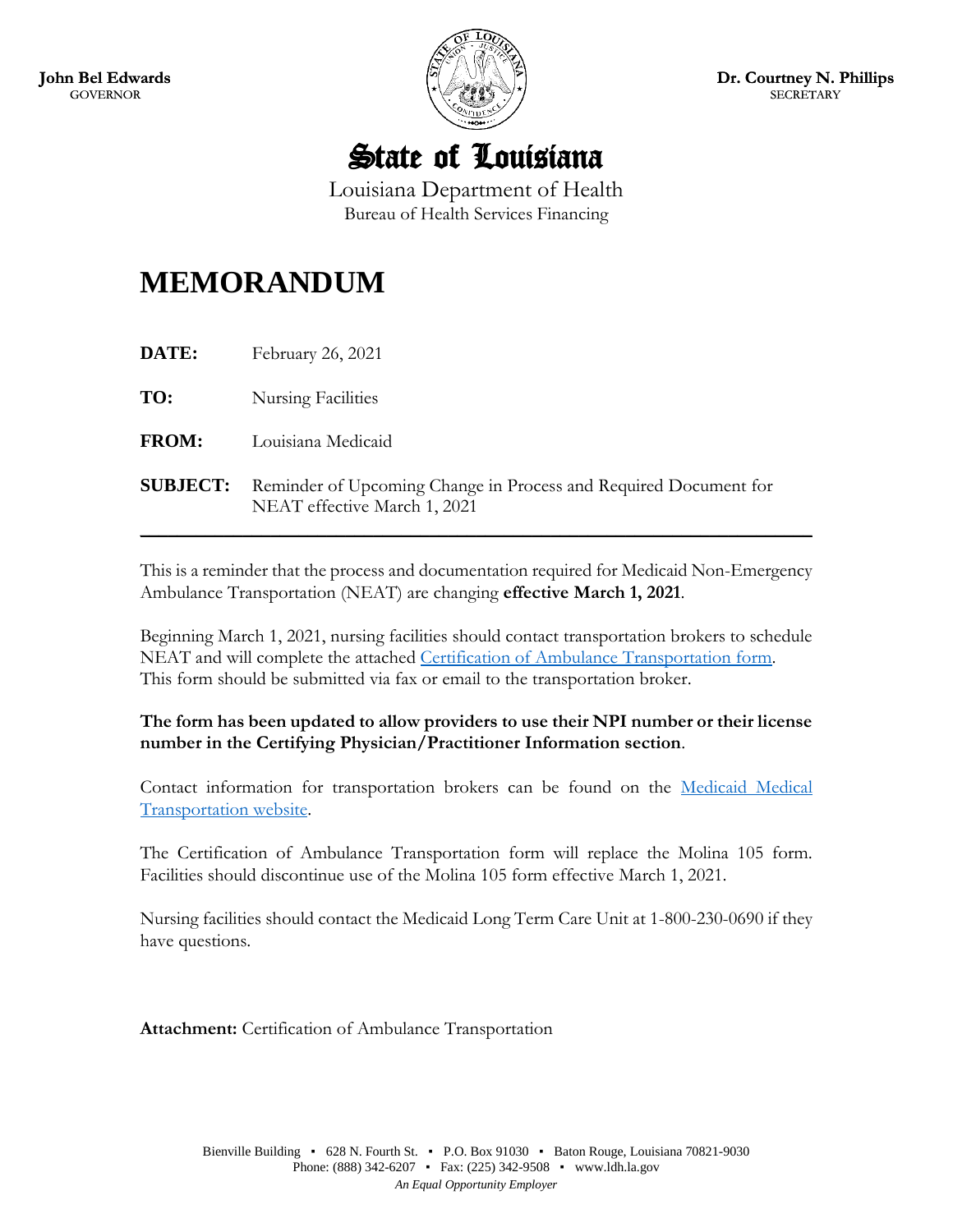# **Certification of Ambulance Transportation**

| <b>Patient Information</b>                                                                                                                                           |  |  |
|----------------------------------------------------------------------------------------------------------------------------------------------------------------------|--|--|
|                                                                                                                                                                      |  |  |
| ,一个人的人都是一个人的人,但是,我们的人都是一个人的人,我们就是一个人的人,我们就是一个人的人,我们就是一个人的人,我们就是一个人的人,我们就是一个人的人,我<br>第一百一十一章 一个人的人,我们就是一个人的人,我们就是一个人的人,我们就是一个人的人,我们就是一个人的人,我们就是一个人的人,我们就是一个人的人,我们就是一个 |  |  |
| <b>Certifying Physician/Practitioner Information</b>                                                                                                                 |  |  |
|                                                                                                                                                                      |  |  |
|                                                                                                                                                                      |  |  |
|                                                                                                                                                                      |  |  |
|                                                                                                                                                                      |  |  |
|                                                                                                                                                                      |  |  |
|                                                                                                                                                                      |  |  |
| <b>Transportation Details</b>                                                                                                                                        |  |  |
|                                                                                                                                                                      |  |  |
| Transport from: $\Box$ Home, or $\Box$                                                                                                                               |  |  |
|                                                                                                                                                                      |  |  |

*Please complete the next section on page 2.*